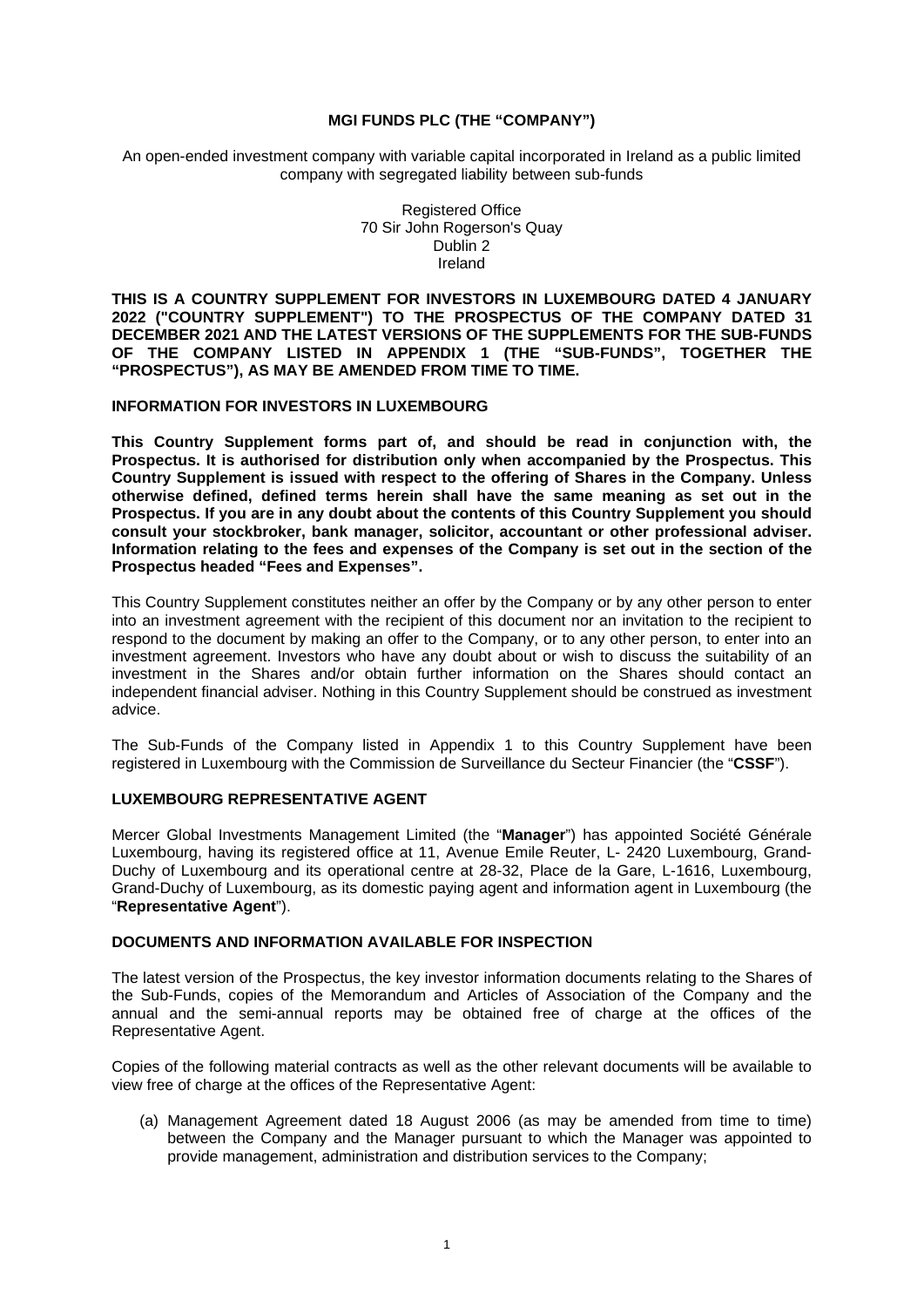- (b) Administration Agreement dated 30 November 2009 (as amended) between the Manager and the Administrator pursuant to which the Administrator was appointed to provide administration, accounting, Shareholder registration and transfer agency services to the Company;
- (c) Depositary Agreement dated 1 June 2016 (as may be amended from time to time) between the Company and the Depositary pursuant to which the Depositary has been appointed as depositary and custodian of the Company's assets;
- (d) Investment Management Agreement with respect to each Sub-Fund dated 18 August 2006 (as may be amended from time to time) between the Manager and the Investment Manager pursuant to which the Investment Manager was appointed to provide investment management services to the Company with respect to the Sub-Funds;
- (e) Distribution Agreement dated 18 August 2006 (as may be amended from time to time) between the Company and the Distributor pursuant to which the Distributor was appointed to provide distribution and placing services to the Company; and
- (f) The UCITS-Regulations.

State Street Fund Services (Ireland) Limited has been appointed as the administrator in respect of all Shares (the "**Administrator**"). Investors may obtain information on how orders can be made and how repurchase and redemption proceeds are paid on request from the Administrator. Investors may also request the subscription, exchange and redemption of Shares and the payment of distributions from the Administrator in accordance with the provisions of the Prospectus. The Administrator may be contacted via e-mail at [MercerInvestorServices@statestreet.com,](mailto:MercerInvestorServices@statestreet.com) or by telephone at +353 1 242 5515.

The latest subscription, redemption and conversion prices as well as possible notices to investors are available free of charge upon request at the offices of the Representative Agent. The subscription and redemption prices will also be published on [www.bloomberg.com.](http://www.bloomberg.com/)

# **FEES AND EXPENSES**

Information on fees and expenses is set out in the 'Fees and Expenses' section of the Prospectus.

# **TAXATION**

The tax treatment for investors in Luxembourg depends in part on their particular situation. Before investing in Shares of the Company, potential investors are advised to consult their own tax advisor as to the tax consequences relating to their particular circumstances resulting from holding the Shares.